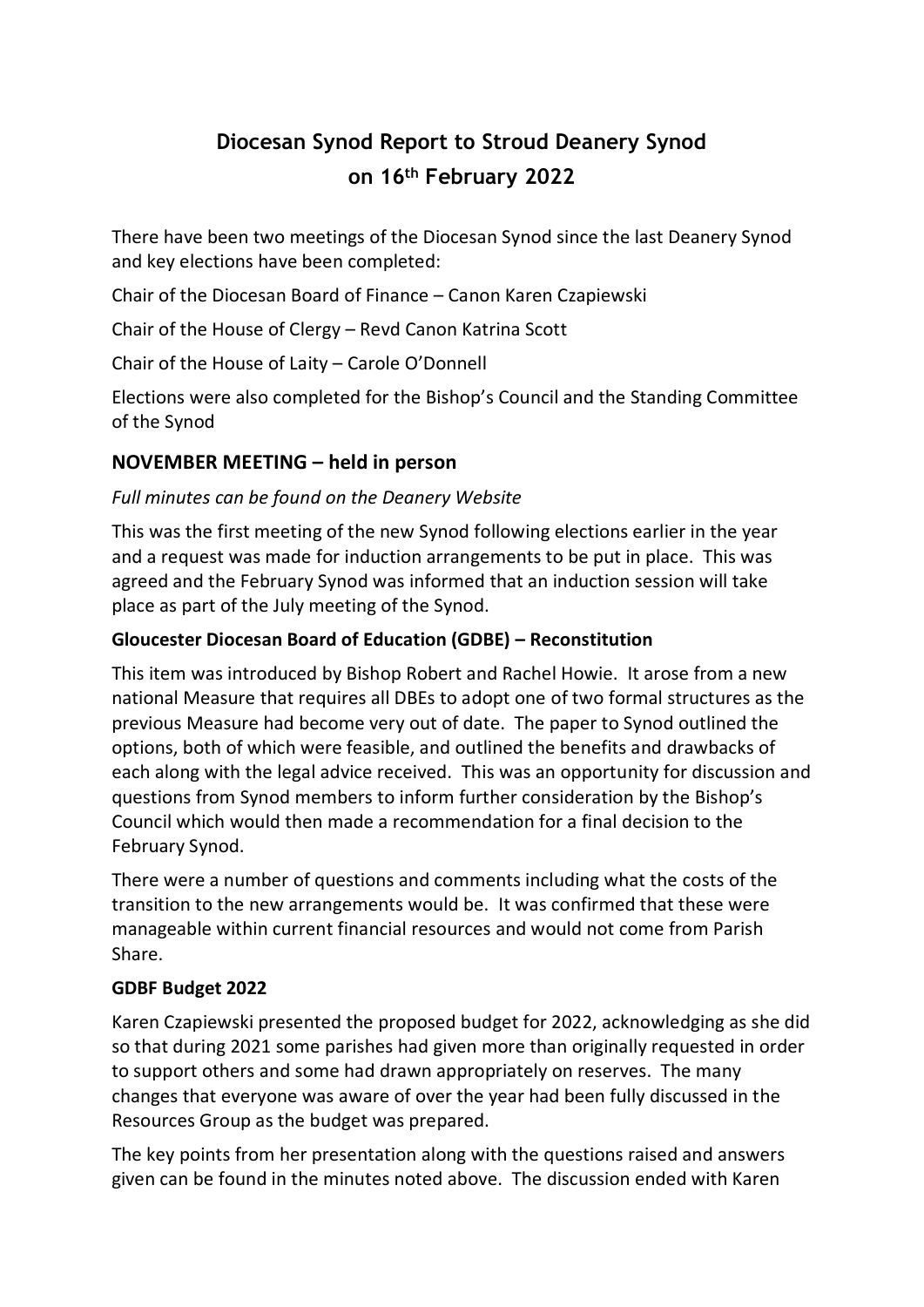offering heartfelt thanks for generous and sacrificial giving, particularly when so many people are suffering financial hardship.

The budget was **agreed** with one abstention.

## **LIFE Together – Commitments 2022**

Bishop Rachel introduced this item and welcomed some additional people attending to present work that had been going on in their parishes. It focussed on taking the Life vision forward over the coming period, suggesting five spotlight areas which all emerge from the original Life aims. A range of materials to support this was available.

A link to her address can be found here: [www.gloucester.anglican.org/2019/bishop](http://www.gloucester.anglican.org/2019/bishop-rachels-address-to-diocesan-synod/)[rachels-address-to-diocesan-synod/](http://www.gloucester.anglican.org/2019/bishop-rachels-address-to-diocesan-synod/) A link to the video of 'LIFE Together' can be found here:<https://youtu.be/iEGXZoINg1c>

# **FEBRUARY MEETING – via Zoom**

*All papers for this meeting are on the Deanery website*

## **Safeguarding Annual update**

The Independent Chair of the Safeguarding Advisory Panel, Simon Atkinson, and the Head of HR and Safeguarding, Judith Knight, presented the annual update on safeguarding. This has shown considerable progress in establishing the training programme required and the team has been re-organised to ensure that the full range of functions are well-covered.

It was noted that, while the number of cases being pursued has gone down, the number of calls to the team has increase. This is thought to reflect increased confidence in parishes to seek advice rather than a failure to identify the need for a fuller response. It was recognised that increased expectations on the central team also affect parishes and Judith expressed appreciation for the responses so far.

Simon is standing down as independent chair shortly and +Rachel thanked him for his work and the combination of encouragement and challenge that he brought to the role.

## **Environment Update**

Cate Williams gave a presentation and, as she is also attending this meeting of the Deanery Synod, I am assuming she will cover similar ground!

## **Incorporation of the DBE**

This item followed on from that at the November meeting, with a recommendation from Bishop's Council that the Synod should agree to designate a Charitable Incorporated Organisation (CIO) called the Diocesan Board of Education. This will deliver all aspects of the new Measure. The proposal was **carried.**